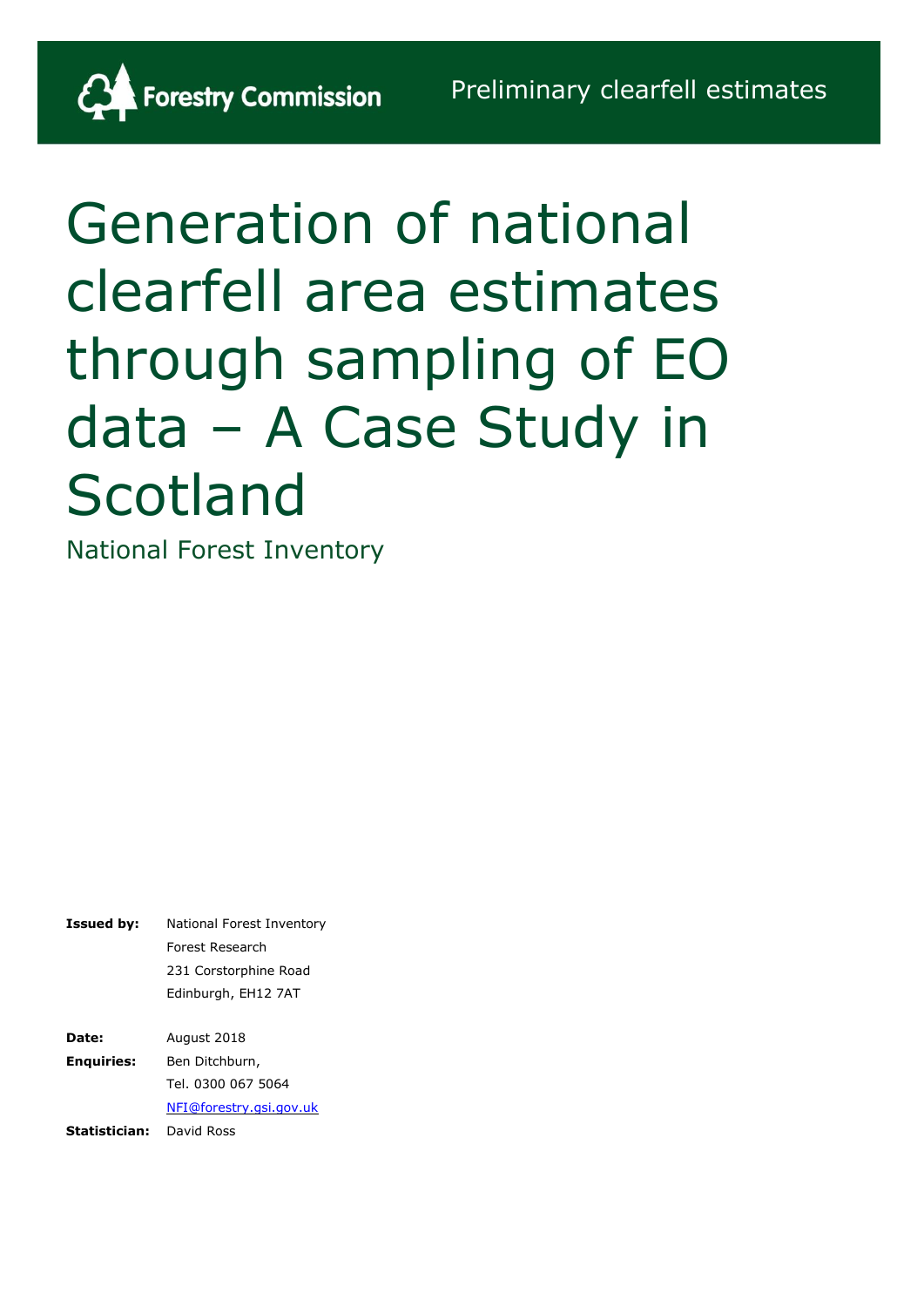

### Summary

The National Forest Inventory (NFI) provides a record of the size and distribution of forests and woodlands in Britain and information on key forest attributes. This report explores whether rapid estimates of the amount of clearfell in Scotland can be generated through sampling of remote sensing data captured between June 2016 and June 2017.

Estimates of the amount of clearfelling in Scotland between 2016 and 2017 are scheduled for publication in 2019. In response to requests from the forest industry this paper sets out interim results based upon sampling 10% of the sites detected as potential clearfell through satellite images. The report also includes revised amounts of clearfelling observed between June 2014 and June 2016 for comparative purposes.

- The preliminary estimate of the amount of clearfell detected by earth observation techniques in Scotland between June 2016 and June 2017 was 24,157 hectares with a standard error of sampling of 30%.
- The estimate of the amount of clearfell detected by earth observation techniques in Scotland between June 2015 and June 2016 was 27,126 hectares.
- The results suggest that levels of clearfell may have decreased between the two periods. However, the standard error of 30% for the June 2016 to June 2017 estimates are greater than the estimated difference in area meaning that this difference cannot be regarded as statistically significant. The final estimates to be published in 2019 will confirm if this is the case or not.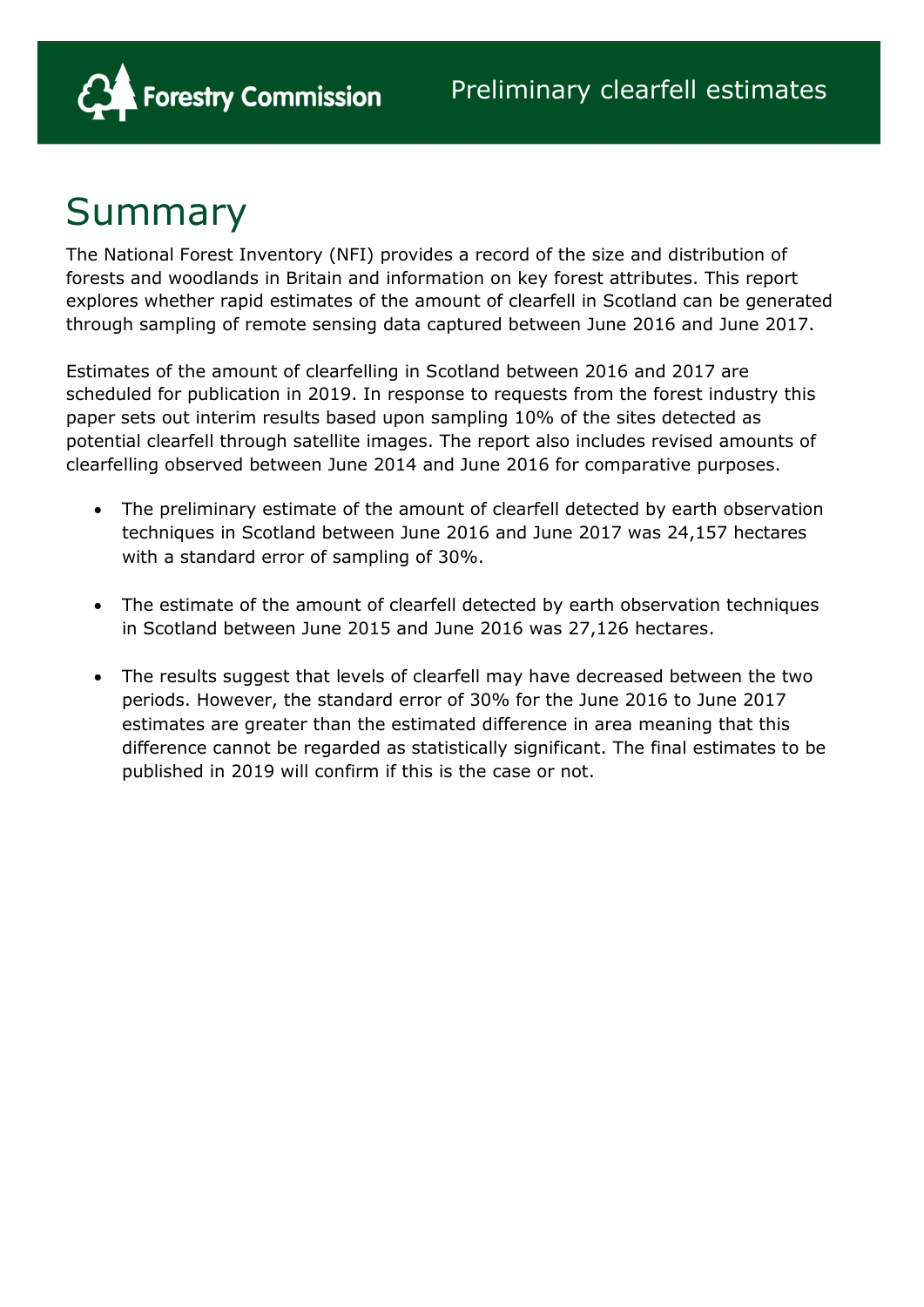

# Introduction

The National Forest Inventory (NFI) of Great Britain (GB) provides a record of the area and distribution of forests and woodlands in Britain and information on key forest attributes. One of these key metrics is the level of clearfell each year. This report contains new estimates of the amount of clearfell over 0.5 hectare in extent<sup>1</sup> observed in Scotland's woodlands between 2015 and 2017. Previously published data on clearfell 2014 to 2015 has been included for comparative purposes; these earlier data were based on a full census of all detected sites. The new estimates for 2015-2017 were made using two sets of satellite imagery.

# Data and methods overview

### 2015/16 Estimates

The data used for identification of clearfelling consisted of a complete satellite imaging of Great British woodlands, from the Sentinel satellite systems with polygons classified by size and the likelihood of clearfelling, judged using vegetation indices, as high or low. All polygons detected as being over 0.5 hectare were then inspected by eye, using aerial photography (AP), to ensure they were a true hit.

### 2016/17 Estimates

The raw data for identification of clearfelling consists of a complete satellite image of Great British woodlands. For the most recent data two distinct satellite imaging systems were used, Sentinel and DMC (Disaster Monitoring Constellation). The former gave higher resolution images and was therefore used whenever possible and the latter was used to fill in areas where the Sentinel image was not practical, for example where there was too much cloud cover.

These images were classified by size of polygon and whether the likelihood of clearfelling, judged using vegetation indices, was high or low. An automated process was then used to class each polygon as clearfell or not. A 10% sample of these images were then visually inspected and marked as either a true or false hit. The true hits were classified by region and ownership, more specifically as either National Forest Estate or "private sector", although the latter includes some public and government bodies, such as local councils and the Ministry of Defence.

 $\overline{a}$ 

 $1$  Or part of a clearfell over 0.5 hectare in extent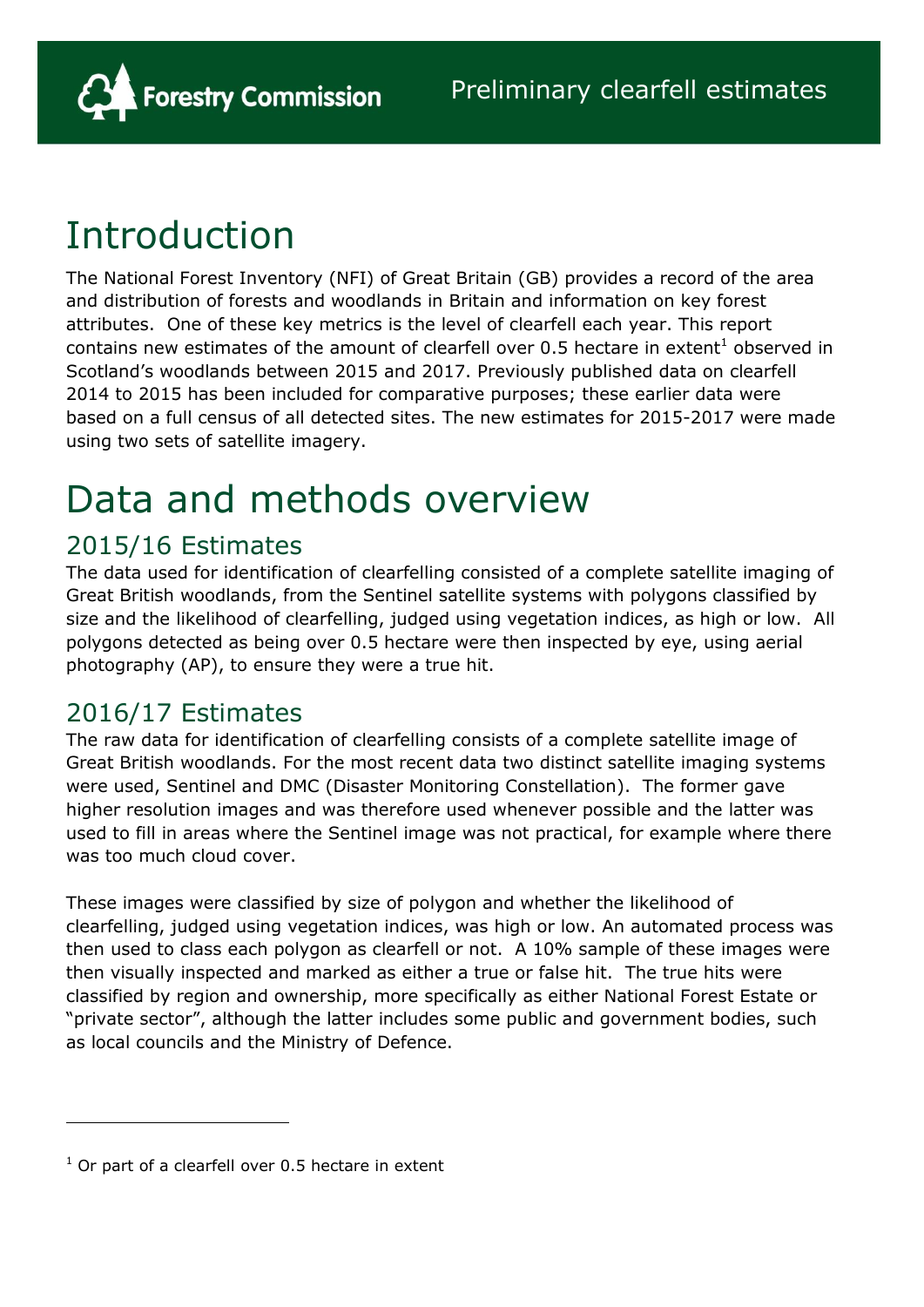**Forestry Commission** 

An adaptation of the methodology adopted in the National Forest Inventory for estimation of population totals from the field sample results was used and makes use of ratio estimators. Formulation of these estimates follows an approach outlined for sampling and estimation from clusters of unequal sizes<sup>2</sup>. In this context the clusters are the sampled polygons, which have unequal areas within them.

Additionally the previous monitoring period figures were updated after a sample of the 'weak' clearfell hits from the satellite images were inspected and scaled up in the same fashion. These were not classified by owner or region so the additional clearfell found from this approach was apportioned by size of the clearfell from the 'strong' hits.

# Results

 $\overline{a}$ 

In all tables amber is used to indicate a standard error of greater than 25% and red is used to indicate greater than 50%. NFI statisticians recommend that both amber and red statistics are useable, but care should be taken with their interpretation.

| Source   | Signal<br>strength | Area identified by<br>satellite as clearfell<br>(ha) | True new clearfell area<br>(ha) |
|----------|--------------------|------------------------------------------------------|---------------------------------|
| Sentinel | Low                | 36,013                                               | 3,214                           |
|          | High               | 35,732                                               | 24,751                          |
|          | 27,965             |                                                      |                                 |

### **Table 1: Estimates of clearfell for 2015/16 by strength of satellite signal**

### **Table 2: Estimates of clearfell for 2016/17 by source of image and strength of satellite signal based on a 10% sample of the polygons detected**

| Source                 | Signal | Area<br>lidentified by<br>strength   satellite as<br>clearfell (ha) | Sample area<br>validated<br>using AP (ha) | True new<br>clearfell area in<br>sample (ha) | Bulked up<br>estimate of<br>clearfell (ha) | % Standard<br>error of<br>estimate |
|------------------------|--------|---------------------------------------------------------------------|-------------------------------------------|----------------------------------------------|--------------------------------------------|------------------------------------|
| <b>DMC</b>             | High   | 15681                                                               | 2174                                      | 525                                          | 4541                                       | 114                                |
| Sentinel               | Low    | 35146                                                               | 3603                                      | 185                                          | 1943                                       | 128                                |
|                        | High   | 37724                                                               | 3986                                      | 1773                                         | 17673                                      | 25                                 |
| <b>Total clearfell</b> |        |                                                                     |                                           |                                              | 24157                                      | 30                                 |

<sup>&</sup>lt;sup>2</sup> "Sampling Techniques", Cochran, W.G. 3<sup>rd</sup> edition, John Wiley and Sons, 1977.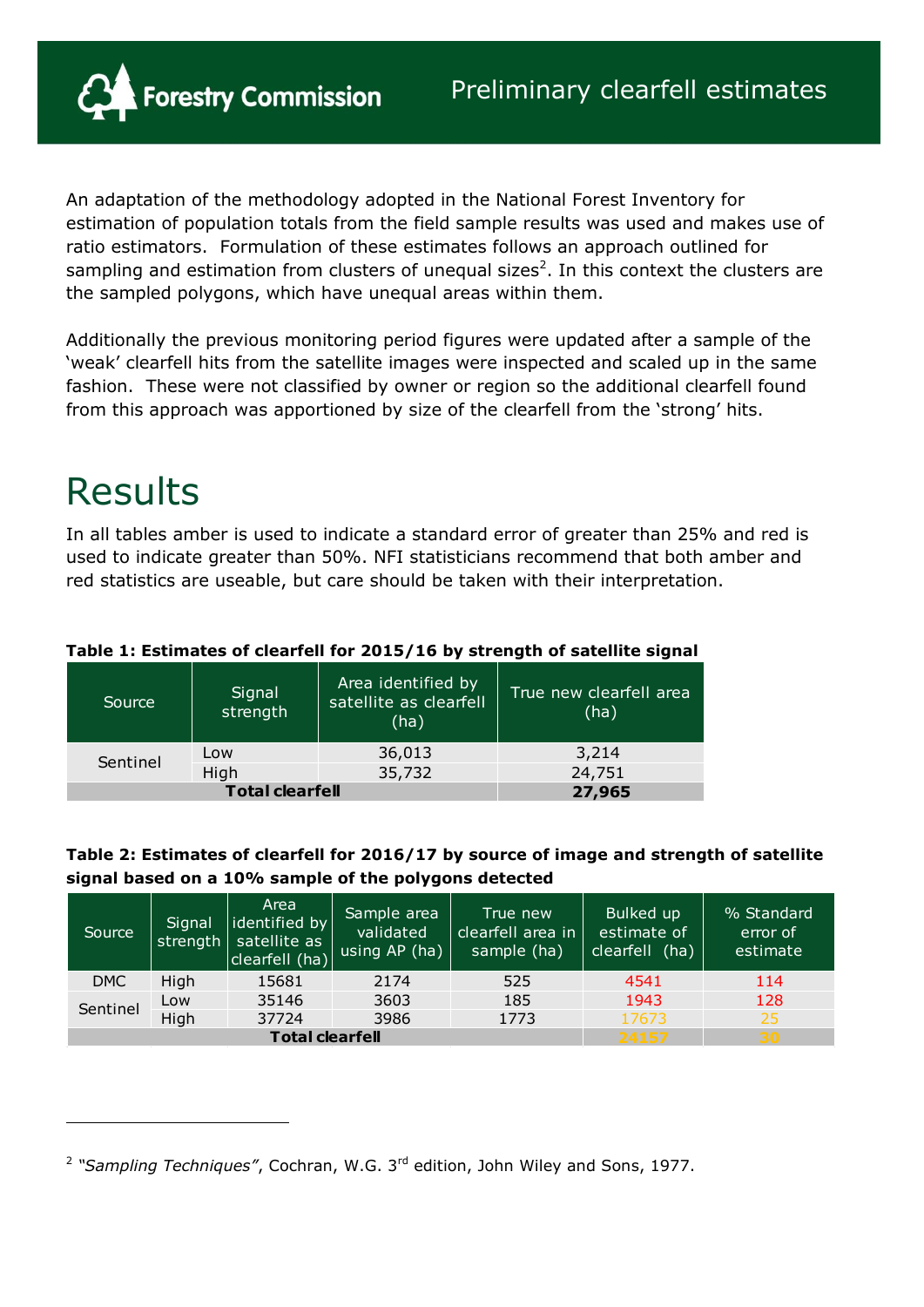

| Table 3: New clearfell observed between 2006 and 2017 in Scotland |
|-------------------------------------------------------------------|
| by ownership type and monitoring period                           |

|                                     | National Forest Estate | <b>Private Sector</b> |  |
|-------------------------------------|------------------------|-----------------------|--|
|                                     | Total (ha)             | Total (ha)            |  |
| Scotland                            |                        |                       |  |
| $2014/15$ <sup>1</sup>              | 10,351                 | 15,060                |  |
| 2015/16 <sup>1</sup>                | 11,708                 | 15,417                |  |
| 2016/17 <sup>2</sup>                | 10,267                 | 13,889                |  |
| <b>Total new clearfell observed</b> | 32,327                 | 44,367                |  |

#### Notes:

(1) Includes 1.2 years - rounded down to one whole year.

Clearfell estimates revised since publication in 'Preliminary estimates of the changes in canopy cover in British woodlands between 2006 and 2015'

(2) Results are derived from a 10% sample, see methodology for more details

Estimates are derived from earth observation.

The ownership boundary used for this analysis was the Forestry Commission legal boundary at March 2016. In other words, the 2016 FC legal boundary was applied to the all data in the 2009-16 period



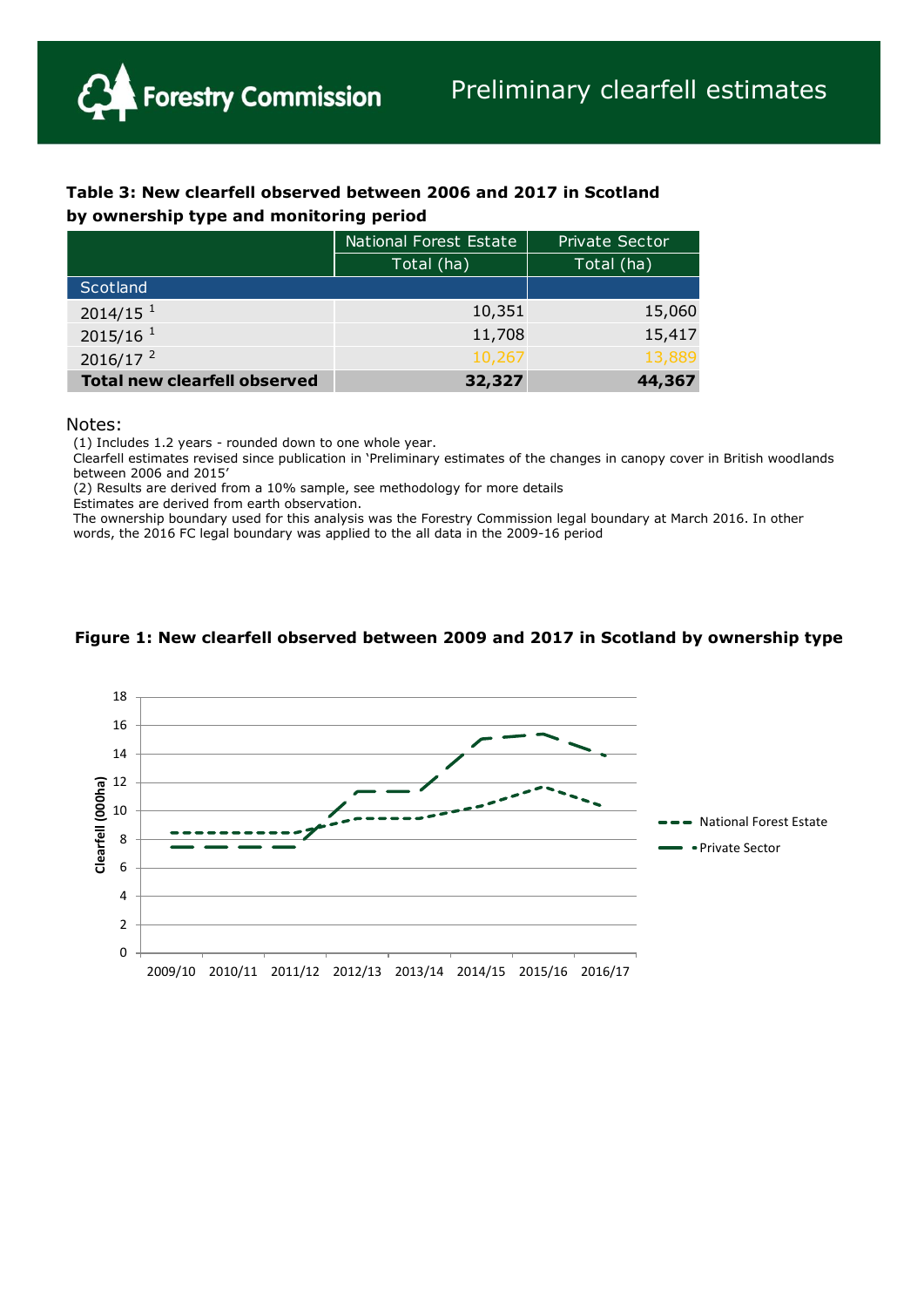

**Forestry Commission** 







**Note: The figures for 2016/17 have very high standard errors at a regional level therefore the data should only be considered indicative for 2016/17.**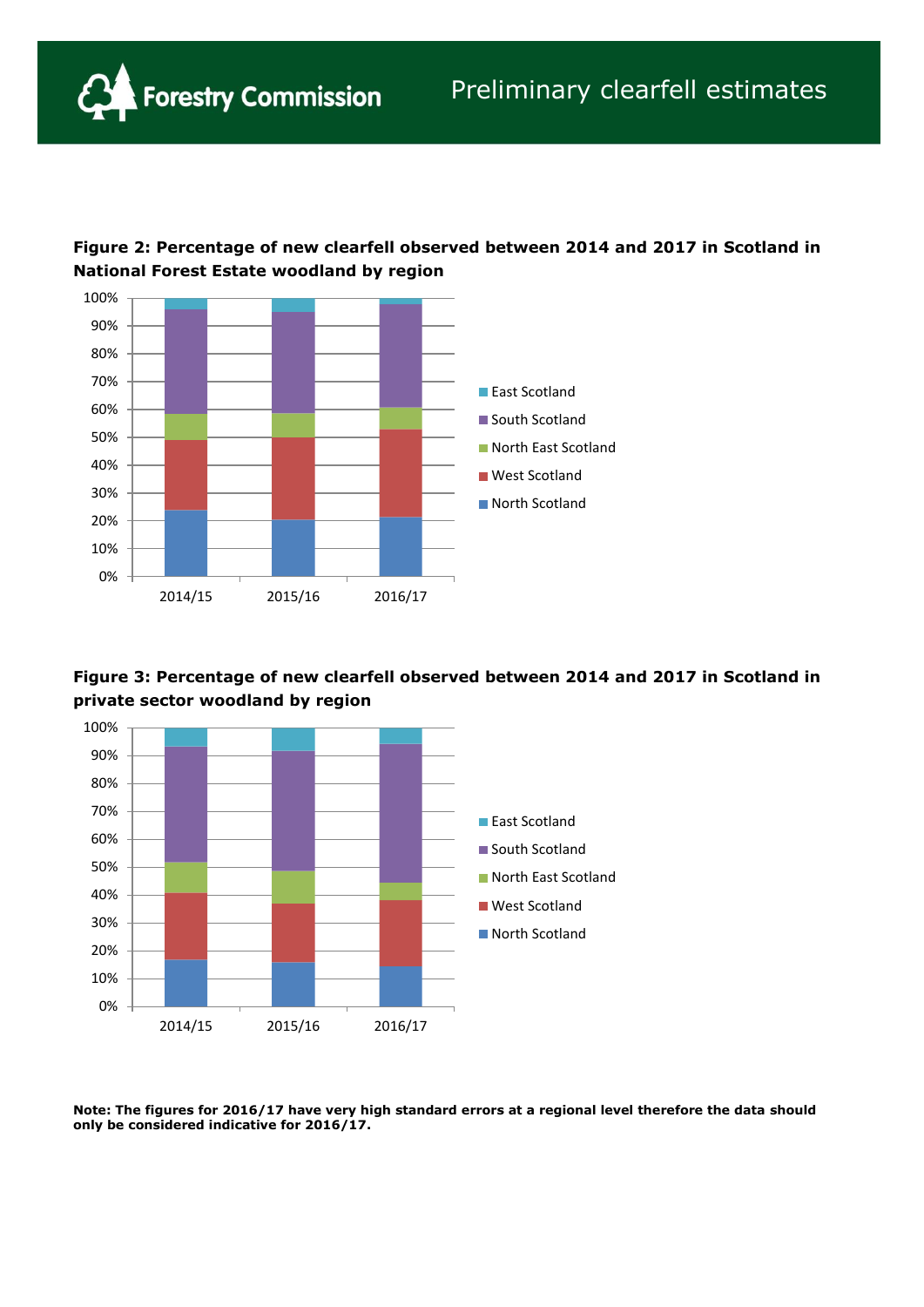### **Figure 4: Proportion of observed new clearfell in woodland by year and owner with scale of plot representing total clearfell**



**Note: The figures for 2016/17 have very high standard errors at a regional level therefore the data should only be considered indicative for 2016/17.**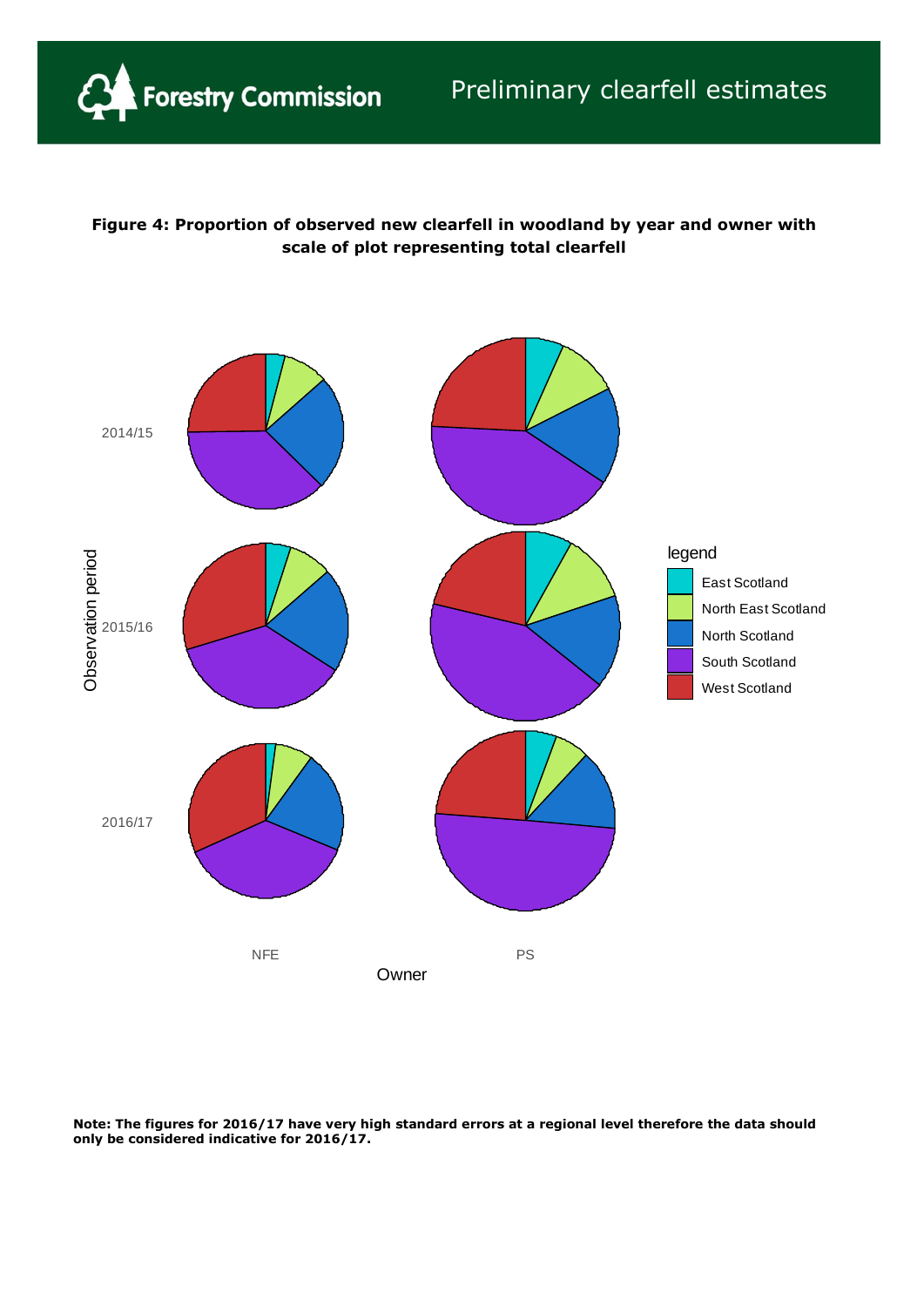

# Conclusion

Rapid generation of clearfell estimates from sampling of Sentinel optical data is possible. However, in this exercise, over a very cloudy year, the automated process of change detection was not good enough to enable precise estimates to be generated with a 10% sample. All that can really be concluded is that our expected value does not show a dramatic rise or fall in the rate of clearfell between 2016 and 2017.

When interpreting these estimates it is worth noting that whilst the levels of clearfell detected are broadly commensurate with the amount of timber production reported in Forestry Commission statistics, direct comparisons cannot be drawn. This is because timber production statistics are produced each calendar year, December to December, and the clearfell data June to June. In addition the clearfell estimates do not account for the amount of timber arising from thinning activity nor the variable amounts of timber volume produced per hectare site to site.

These estimates have not been classified as Official Statistics. Official statistics on rates of clearfell 2015 to 2017 will be published in future and may present a slightly different estimate to these.